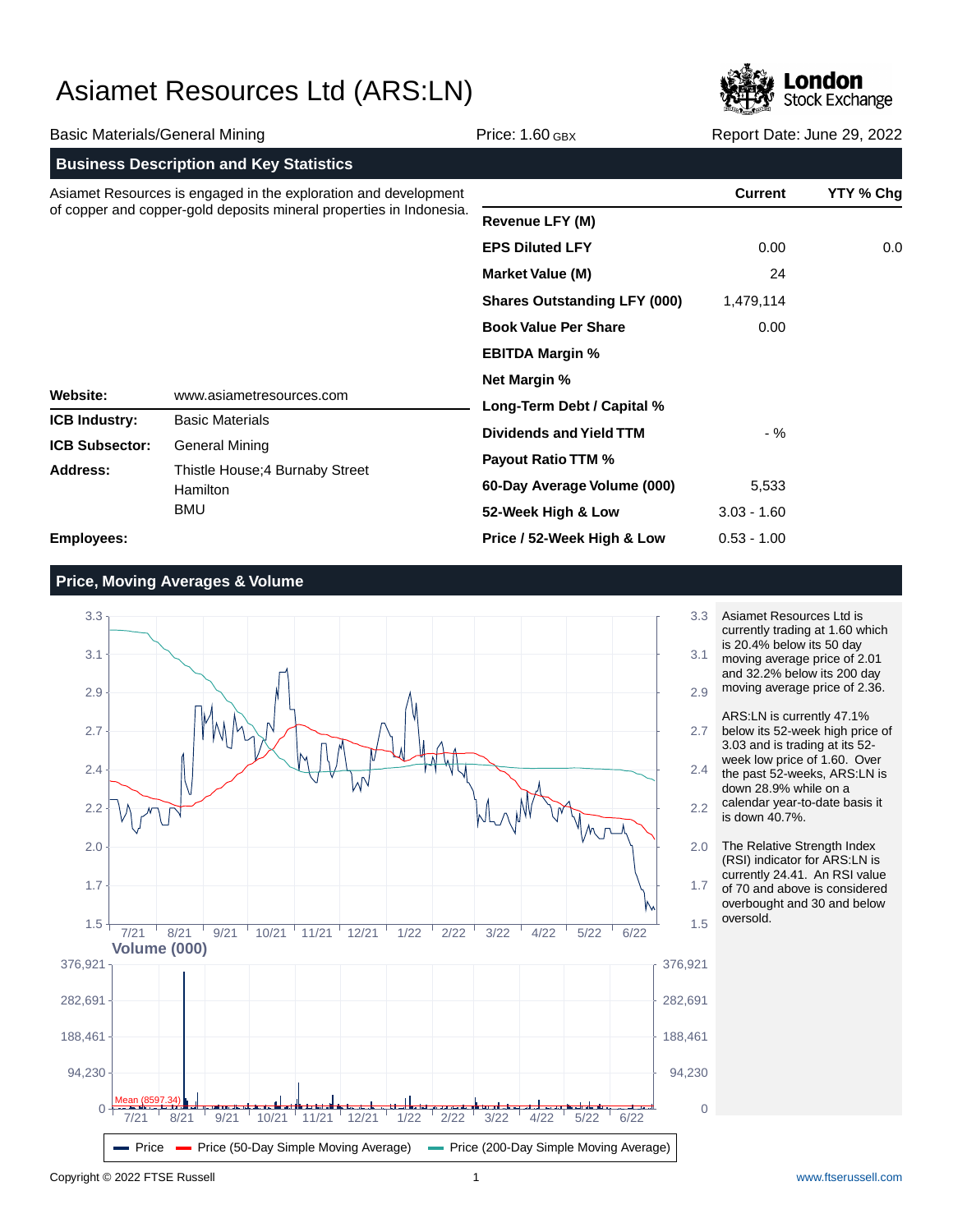

#### Basic Materials/General Mining The Contract of Price: 1.60 GBX Report Date: June 29, 2022

### **Price Performance, Technical Indicators & Risk Metrics**

|                          |          | <b>Difference</b>  |                                      |       |
|--------------------------|----------|--------------------|--------------------------------------|-------|
| <b>Price Performance</b> | % Change | <b>vs FTSE 350</b> | <b>Technical Indicators</b>          |       |
| 1-Day $%$                | $-1.54$  | $-1.17$            | 50-Day Average Price                 | 2.01  |
| 1-Week %                 | $-5.88$  | $-8.67$            | Price / 50-Day Average               | 0.79  |
| 4-Week %                 | $-22.89$ | $-18.55$           | 200-Day Average Price                | 2.36  |
| 52-Week %                | $-28.89$ | $-28.13$           | Price / 200-Day Average              | 0.68  |
| Quarter-to-Date %        | $-24.71$ | $-20.84$           | <b>RSI - Relative Strength Index</b> | 24.41 |
| Year-to-Date %           | -40.74   | -36.61             | <b>Risk Metrics</b>                  |       |
| Last Month %             | -6.82    | $-7.31$            | <b>Price Volatility</b>              | 0.19  |
| <b>Last Quarter %</b>    | $-21.30$ | -21.03             | <b>Sharpe Ratio</b>                  | 0.06  |
| Last Calendar Year %     | -50.46   |                    | -64.82 Sortino Ratio                 | 0.14  |

### **5-Year Price Performance vs. FTSE 350**

**Asiamet Resources Ltd Current: 0.35 CAGR: -18.9%**



**FTSE 350 Index Current: 0.99 CAGR: -0.1%**

Over the past five years, Asiamet Resources Ltd's stock price is down 64.8% which is 64.3% below the FTSE 350 Index performance of -0.5% over the same period. Asiamet Resources Ltd's cumulative annualized growth rate (CAGR) over the five year period has been -18.9% while that of the FTSE 350 Index has been -0.1%.

Over the past year, Asiamet Resources Ltd's stock price performance of -28.9% has underperformed that of the FTSE 350 Index by 28.1%. On a year-to-date basis, Asiamet Resources Ltd's stock price performance of -40.7% has underperformed the FTSE 350 Index by 36.6%.

Over the past week, Asiamet Resources Ltd's stock price performance of -5.9% has underperformed that of the FTSE 350 Index by 8.7%.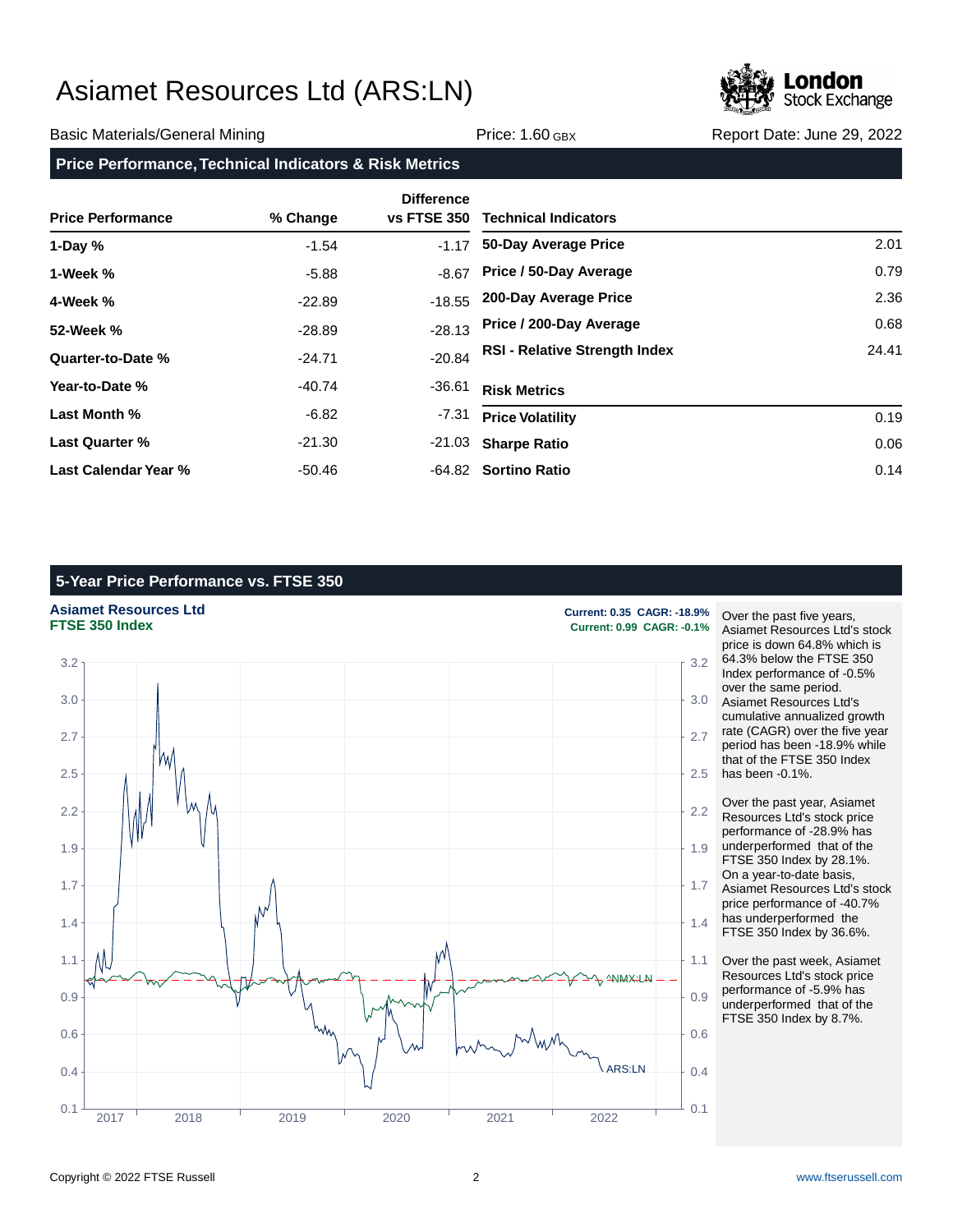

#### Basic Materials/General Mining The Price: 1.60 GBX Report Date: June 29, 2022

| <b>Historical Growth</b> | 3-Year   | 5-Year   |        | 10-Year Profitability     | <b>Current</b> | 5-Year<br>Average | 10-Year<br>Average |
|--------------------------|----------|----------|--------|---------------------------|----------------|-------------------|--------------------|
| Revenues %               |          |          |        | Gross Margin %            |                |                   |                    |
| Revenues Per Share %     |          |          |        | <b>EBITDA Margin %</b>    |                |                   |                    |
| <b>EBITDA %</b>          | $-12.4$  | $-27.9$  | -100.0 | <b>Pre-Tax Margin %</b>   |                |                   |                    |
| <b>EPS Diluted %</b>     | 0.0      | 0.0      | 0.0    | <b>Net Margin %</b>       |                |                   |                    |
| <b>Free Cash Flow %</b>  | 60.8     | 72.3     |        | 78.0 Return on Equity %   | 100.0          | $-73.3$           | -61.8              |
| Cash from Operations %   | 73.3     | 98.3     |        | -13.7 Return on Capital % | 100.0          | $-73.3$           | $-67.5$            |
| <b>Book Value %</b>      | $-100.0$ | $-100.0$ | -100.0 | <b>Return on Assets %</b> | 0.0            | $-93.3$           | $-75.3$            |



Asiamet Resources Ltd's cumulative annualized EPS growth rate over the charted period is 0.0%. This compares to cumulatative annualized growth of 0.0% over the past 3 years.



Asiamet Resources Ltd's return on equity of 100.0% is 171.4% above the period's mean return on equity of -71.4%. During the charted period, the observed ROE high and low were 100.0% and -100.0% respectively.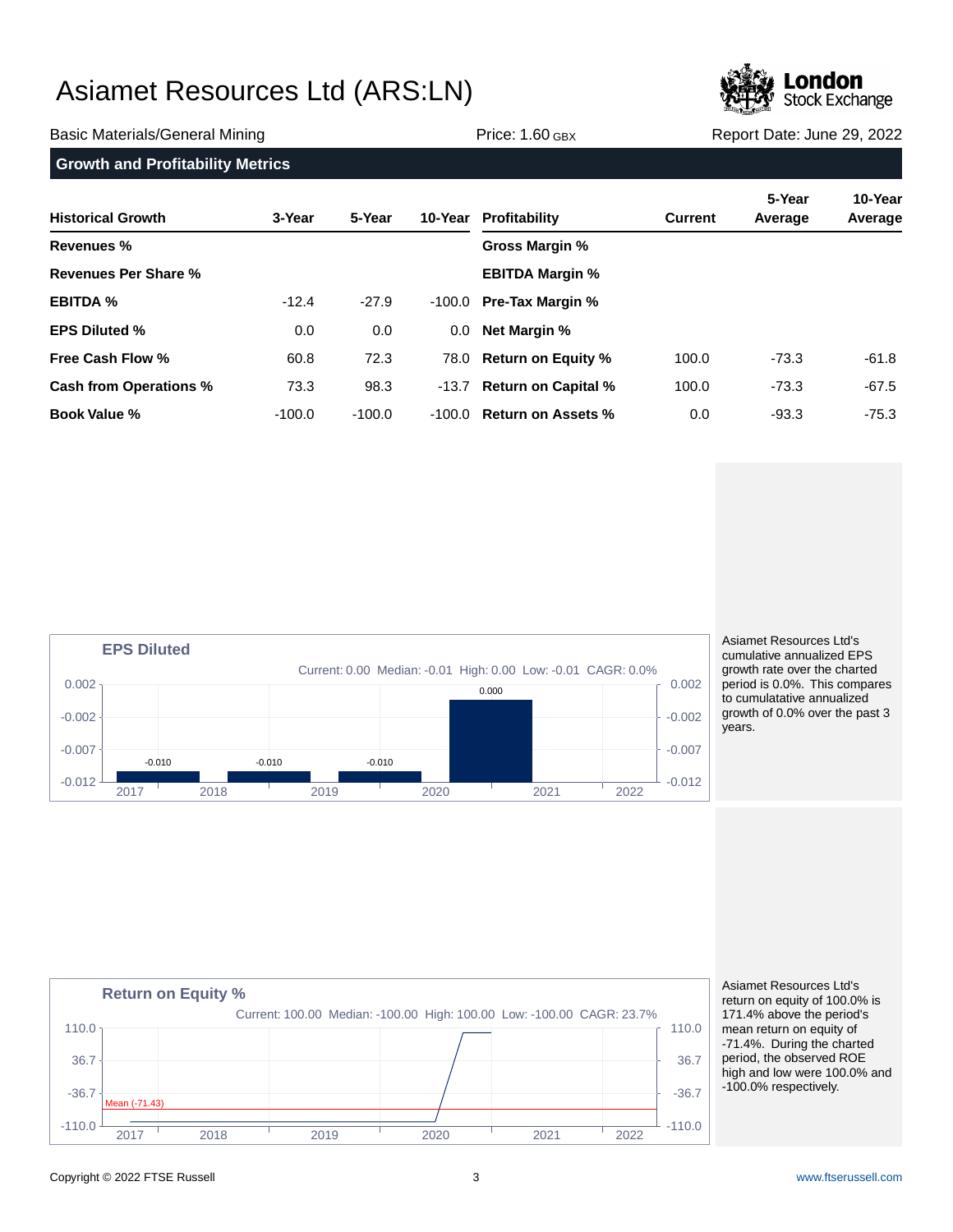

| <b>Basic Materials/General Mining</b> |                |                         |                   | Price: $1.60$ GBX                |                | Report Date: June 29, 2022 |                          |  |
|---------------------------------------|----------------|-------------------------|-------------------|----------------------------------|----------------|----------------------------|--------------------------|--|
| <b>Valuation Metrics</b>              |                |                         |                   |                                  |                |                            |                          |  |
|                                       | <b>Current</b> | 5-Year<br><b>Median</b> | 10-Year<br>Median |                                  | <b>Current</b> | 5-Year<br>Median           | 10-Year<br><b>Median</b> |  |
| <b>Price / EPS TTM</b>                | 99.9           |                         |                   | <b>Earnings Yield %</b>          | 0.00           | $-12.36$                   |                          |  |
| <b>Price / Sales</b>                  |                |                         |                   | <b>Free Cash Flow Yield %</b>    | 0.00           | 0.00                       |                          |  |
| <b>Price / Operating Cash Flow</b>    | 99.9           | 99.9                    |                   | Dividend Yield %                 |                |                            |                          |  |
| <b>Price / Book Value</b>             | 49.9           | 49.9                    |                   | <b>Enterprise Value / EBITDA</b> | 50.0           | 50.0                       |                          |  |



Asiamet Resources Ltd is trading at 99.90 times its EPS generated during the latest fiscal year. This multiple is equal to the historically observed median of 99.90, while high and low observations have been 99.90 and 99.90.



Asiamet Resources Ltd is trading at a Price to Book ratio of 49.90 based on book value at the latest fiscal year end. This ratio is equal to the historically observed Price/ Book Value ratio of 49.90, while high and low observations have been 49.90 and 10.61.

Asiamet Resources Ltd has a Free Cash Flow Yield of 0.00% based on free cash flow generated during the latest fiscal year. This value is equal to the historically observed Free Cash Flow Yield of 0.00%, while high and low observations have been 0.00 and 0.00.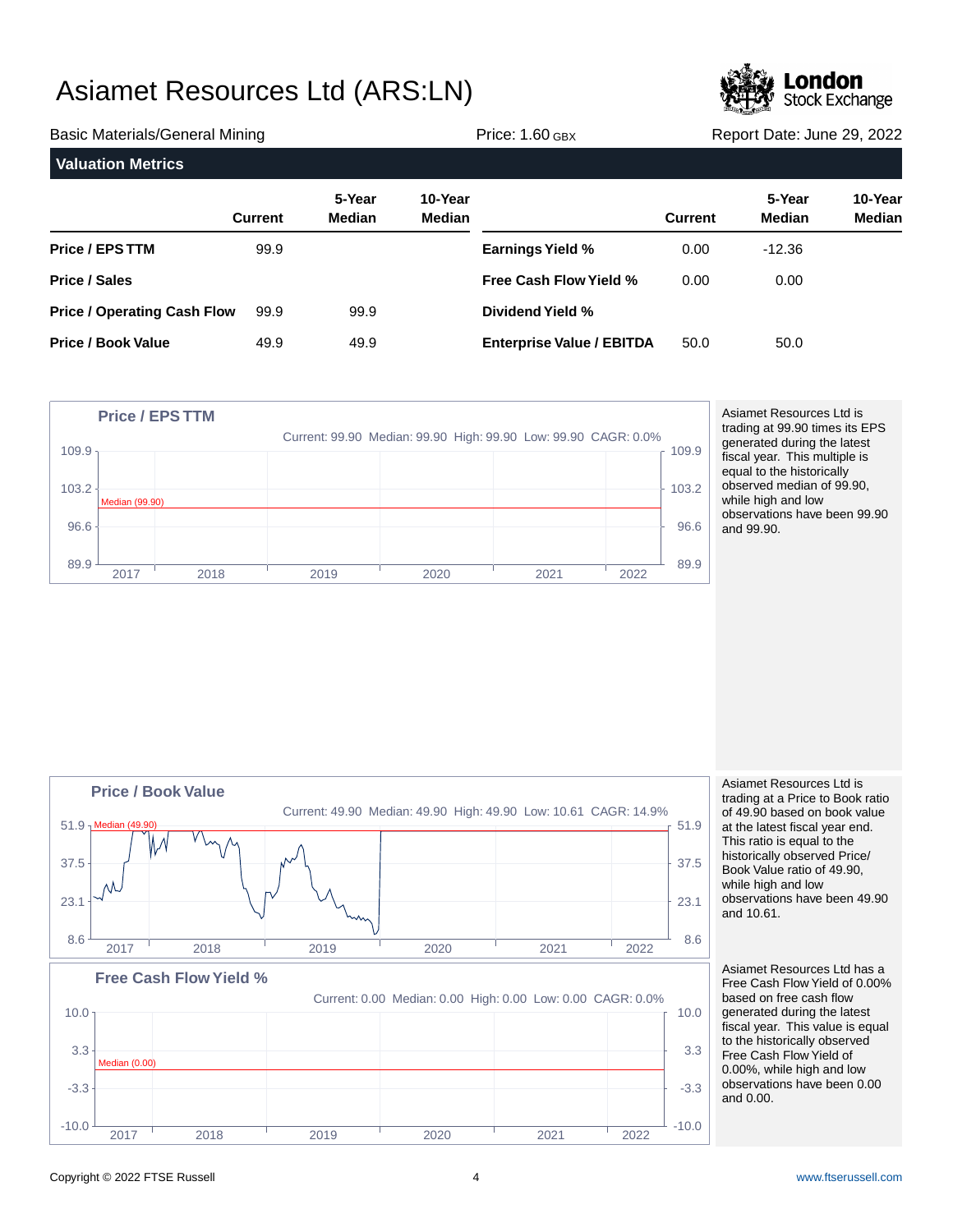

Basic Materials/General Mining The Price: 1.60 GBX Report Date: June 29, 2022

#### **ICB Subsector Peer Comparisons**





-161.8 142.5 446.7 751.0 1,055.2





#### **Price / EPS TTM Price / Book Value**



#### **EPS 5-Year Growth Rate % Revenue 5-Year Growth Rate %**

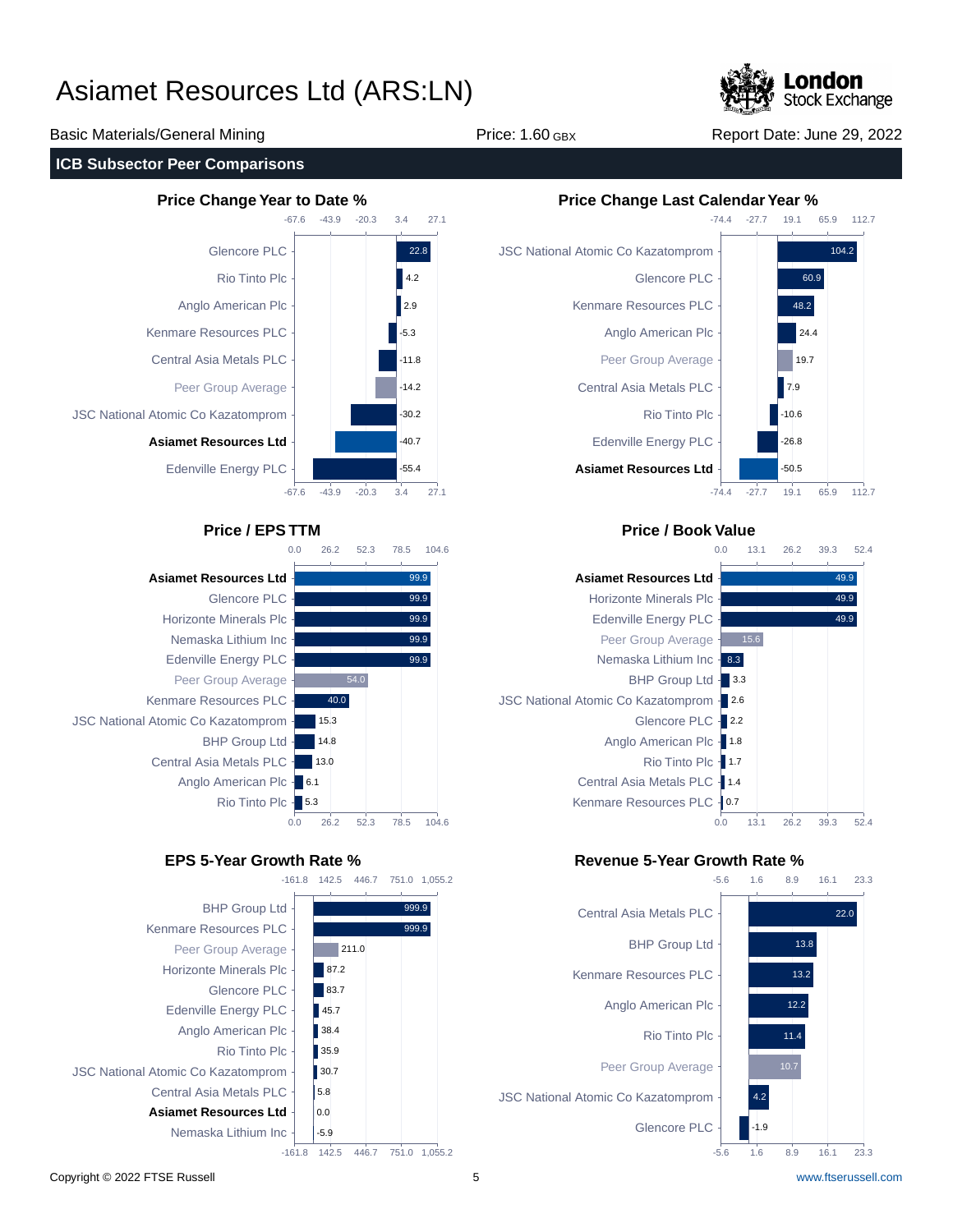

Basic Materials/General Mining The Price: 1.60 GBX Report Date: June 29, 2022

#### **Abbreviations:**

| <b>CAGR</b>   | - Cumulative annual growth rate.                                |
|---------------|-----------------------------------------------------------------|
| <b>EBIT</b>   | - Earnings before interest and taxes.                           |
| <b>EBITDA</b> | - Earnings before interest, taxes, depreciation & amortization. |
| <b>LFY</b>    | - Last fiscal year                                              |
| м             | - Million                                                       |
| <b>LON</b>    | - London Stock Exchange                                         |
|               |                                                                 |

#### **Definitions:**

**Market Value** - Weekly Price times latest Shares Outstanding times any applicable ADR factor.

**Revenue** - Sum of the last four quarters of Revenues.

**Revenue Per Share** - Sum of the last four quarters of Total Revenue divided by Weighted Average Shares Outstanding.

**Operating EPS LFY** - EPS excluding non-recurring, non-operating items, fiscal year aligned TTM value.

60-Day Average Volume (000) - The average of the last 60 daily volume values in thousands of shares.

**Price 52-Week High** - The high closing price from the last 52 weeks of daily closing prices.

**Price 52-Week Low** - The low closing price from the last 52 weeks of daily closing prices.

**Price / 52-Week High** - Latest price divided by the high price from the past 52 weeks of daily closing prices.

**Price / 52-Week Low** - Latest price divided by the low price from the past 52 weeks of daily closing prices.

**50-Day Average Price** - Mean of last 50 daily closing prices.

**200-Day Average Price** - Mean of last 200 daily closing prices.

Price / 50-Day Average Price - Latest closing price divided by mean of last 50 daily closing prices, as a percentage.

**Price / 200-Day Average Price** - Latest closing price divided by mean of last 200 daily closing prices, as a percentage.

Relative Strength Index - Relative Strength Index or RSI measures the magnitude of gains over a given time period against the magnitude of losses over that period. The equation is RSI = 100 - 100 / (1 + RS) where RS = (total gains / n) / (total losses / n) and n = number of RSI periods. In this item, 14 days is used and one year of daily prices are considered. A value of 30 or below may imply oversold and 70 or above may imply overbought.

**Price Volatility** - The standard deviation of the last 20 days of daily closing prices.

Sharpe Ratio - The 5 year average of the excess monthly return over the risk - free rate(1 - month T - bill) over the 5 year standard deviation of the same series.

**Sortino Ratio** - The same calculation as the Sharpe Ratio but with positive excess returns set to zero for the standard deviation denominator, so only negative volatility weighs in.

**Dividends Per Share TTM** - Sum of the last four quarters of Dividends Per Share.

Payout Ratio - Dividends Per Share TTM divided by Operating EPS TTM.

**Dividend Yield TTM %** - Sum of the last four quarter of Dividends Per Share divided by Weekly Price.

**EBITDA** - Sum of the last four quarters of EBITDA (Operating Income + Depreciation & Amortization).

**Free Cash Flow** - Sum of the last four quarters Net Cash from Operations minus Capital Expenditures (Purchase of Property, Plant & Equipment), from the Cash Flow Statement.

**Book Value Per Share** - Total Common Equity last quarter divided by Shares Outstanding last quarter.

**Gross Margin %** - Sum of the last four quarters Gross Profit divided by the sum of the last four quarters Revenues.

**EBITDA Margin %** - Sum of the last four quarters EBITDA divided by the sum of the last four quarters Revenues.

**Pre-Tax Margin %** - Sum of the last four quarters of Earnings Before Taxes divided by sum of the last four quarters Revenues.

**Net Profit Margin %** - Sum of the last four quarters of Operating EPS divided by sum of the last four quarters Revenues Per Share.

**Return on Equity %** - Sum of the last four quarters of Operating EPS divided by the average of the last four quarters Book Value.

**Return on Capital %** - Sum of the last four quarters of Operating EPS divided by the average of the last four quarters Total Capital Per Share.

**Return on Assets %** - Sum of the last four quarters of Operating EPS divided by the average of the last four quarters Total Assets Per Share.

**Price / EPS TTM** - Weekly Price divided by the sum of the last four quarters of Operating EPS (capped at 99.9).

**Price / Sales** - Weekly Price divided by Revenues Per Share TTM.

**Price / Book Value** - Weekly Price divided by Book Value Per Share last quarter. Book Value Per Share is Total Common Equity last quarter divided by Shares Outstanding last quarter (capped at 49.9).

**Free Cash Flow Yield %** - Free Cash Flow Per Share TTM divided by Weekly Price.

Enterprise Value - Market Value plus Total Debt last year plus Preferred Equity last year minus Cash & Cash Equivalents last year.

**Enterprise Value / Sales** - Enterprise Value divided by the sum of the last four quarters of Revenue.

**Enterprise Value / EBITDA** - Enterprise Value divided by EBITDA TTM.

**Enterprise Value / EBIT** - Enterprise Value divided by trailing four quarters of Operating Income.

Enterprise Value / Free Cash Flow- Enterprise Value divided by the sum of the last four quarters of Free Cash Flow.

**Russell 1000 Index** - The largest 1,000 stocks by market cap, the index comprehensively covers the US large cap universe.

EPS 5-Year Growth Rate % is capped at 999.9%.

Revenue 5-Year Growth Rate % is capped at 999.9%.